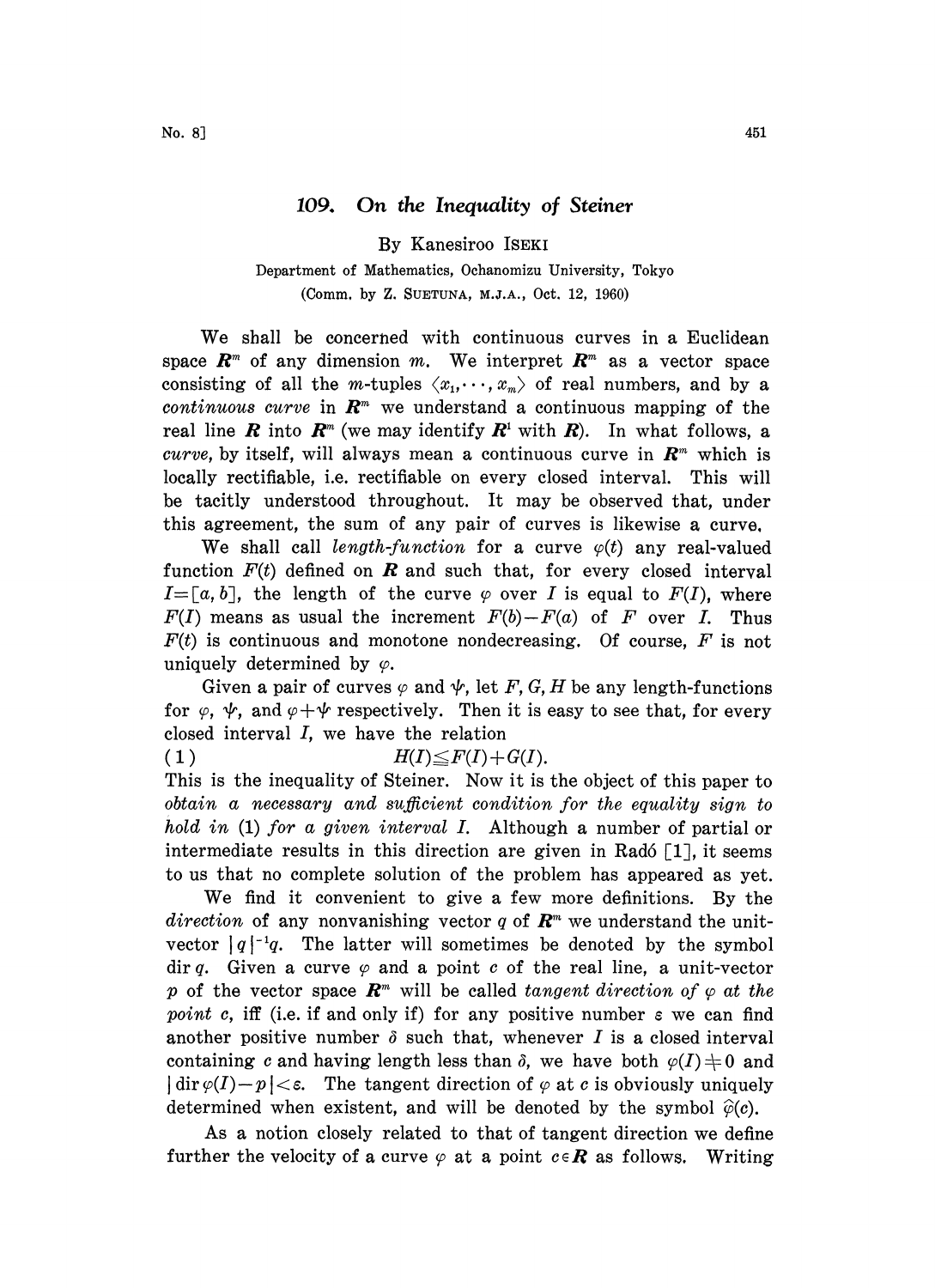$\varphi(t) = \langle x_1(t), \dots, x_m(t) \rangle$ , we term  $\varphi$  derivable at c iff the coordinatefunctions  $x_i(t)$  are all derivable at c. When this is the case, we call velocity of  $\varphi$  at c and denote by  $\varphi'(c)$ , the vector  $\langle x_1'(c),\dots, x_m'(c)\rangle$ . We find at once that if  $\varphi'(c) \neq 0$ , then the direction of  $\varphi'(c)$  is the tangent direction of  $\varphi$  at c.

We say further that a pair of curves  $\varphi$  and  $\psi$  are comparable at a point  $c \in \mathbb{R}$ , iff there is a positive number K such that we have both  $|\varphi(I)| \leq K |\psi(I)|$  and  $|\psi(I)| \leq K |\varphi(I)|$  for all sufficiently short closed intervals  $I$  containing the point  $c$ . This is always the case whenever the two curves have nonvanishing velocities at c.

If, finally,  $U(t)$  is any real-valued function defined and monotone nondecreasing on  $\mathbf{R}$ , we understand by the symbol  $U^*$  the outer Carathéodory measure for  $R$ , associated with the additive intervalfunction  $U(I)$  in the same manner as expounded on p. 64 of Saks [2].

We are now in <sup>a</sup> position to enunciate our result in the following form:

**Theorem.** Given a pair of curves  $\varphi$  and  $\psi$ , let F, G, H be any length-functions for  $\varphi$ ,  $\psi$ , and  $\varphi + \psi$  respectively. In order that the equality

$$
H(I_0) = F(I_0) + G(I_0)
$$

 $+G(I_0)$ <br>rval  $I_0$ should hold for a fixed closed interval  $I_0{\subset}\mathcal{R}$ , it is necessary and sufficient that we should have

(2)  $F^*(M)=G^*(M)=0$ 

for the set M of the points t of  $I_0$  at each of which the curves  $\varphi$  and  $\psi$  are comparable and their respective tangent directions  $\hat{\varphi}(t)$  and  $\hat{\psi}(t)$ exist without coinciding.

**Proof.** Let us put  $U(t) = F(t) + G(t) + t$  for real numbers t. Then U is a continuous, strictly increasing function which maps  $\bm{R}$  onto  $\bm{R}$ , and hence so is its inverse function  $\xi(u)$ . We find further, for every set  $X$  of real numbers, \_

$$
U^*(X) \geq F^*(X) + G^*(X);
$$

this is easily seen by considering the meanings of the appearing quantities. (We could even prove the equality

$$
U^*(X) = F^*(X) + G^*(X) + |X|,
$$

where  $|X|$  denotes the Lebesgue outer measure of X; but this is irrelevant to our present purpose.) On the other hand, the theorem given on p. 100 of Saks [2] implies that  $U^*(X) = |U|X|$  for any  $X\subset\mathbf{R}$ , where  $U[X]$  means the image of X under the mapping U. We therefore have

$$
(3) \tF^*(X) = G^*(X) = 0
$$

whenever  $U[X]$  is a set of measure zero.

With the help of the function  $\xi(u)$  introduced above we define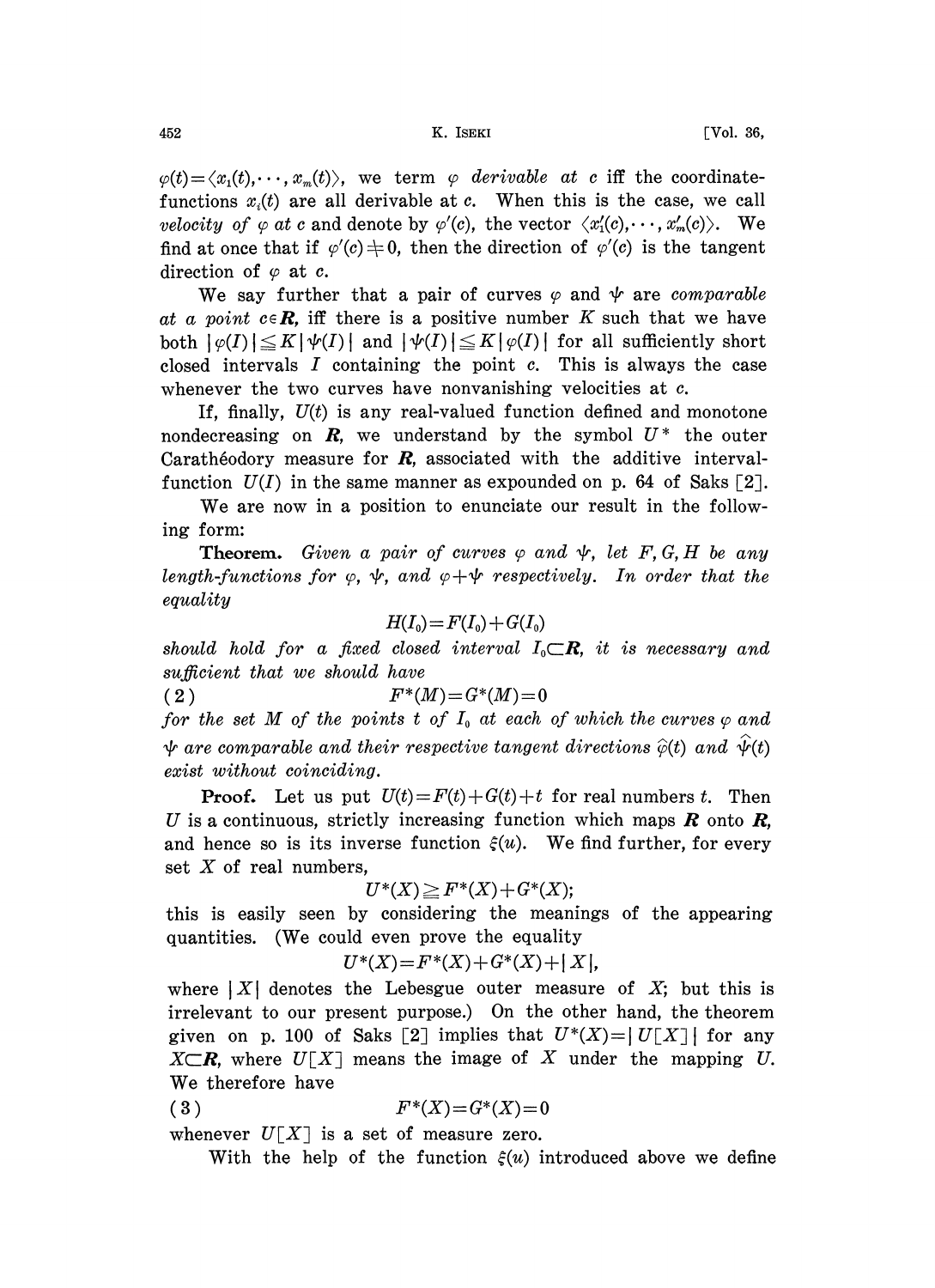now a pair of curves  $\Phi$  and  $\Psi$  by setting, for all points  $u \in \mathbb{R}$ ,  $\Phi(u) = \varphi(\xi(u))$  and  $\Psi(u) = \psi(\xi(u)).$ 

These curves are absolutely continuous, that is, have absolutely continuous coordinate-functions since, for every closed interval J, we have

$$
|\varPhi(J)| = |\varphi(\xi[J])| \leq F(\xi[J]) \leq U(\xi[J]) = |J|
$$

and a similar result for  $\psi$ .

Now the continuous functions  $P$ ,  $Q$ ,  $R$  defined on the real line by  $P(u) = F(\xi(u)), \quad Q(u) = G(\xi(u)), \quad R(u) = H(\xi(u))$ 

are evidently length-functions for  $\Phi$ ,  $\Psi$ , and  $\Phi + \Psi$  respectively. As is easily seen further,  $\Phi$  possesses a tangent direction at a point  $u \in \mathbb{R}$ iff the curve  $\varphi$  does at the corresponding point  $t=\xi(u)$ , and when this is the case the two tangent directions coincide; and similarly for the curve  $\mathscr Y$ . It is also manifest that  $\Phi$  and  $\mathscr Y$  are comparable at a point u iff  $\varphi$  and  $\psi$  are so too at the point  $t=\xi(u)$ . We find besides, applying once more the theorem quoted above from Saks  $[2]$ , that, for any set Y of real numbers,

(4)  $P^*(Y) = |P[Y]| = |F(\xi[Y])| = F^*(\xi[Y]).$ 

This being so, let us write  $I=U[I_0]$ , where  $I_0$  is the interval appearing in the theorem, and let us consider the set  $K$  of the points of the interval I at which the curves  $\Phi$  and  $\Psi$ , as well as the functions  $P$  and  $Q$ , are all derivable. Then  $K$  is a Borel set on account of a theorem on p. 113 of Saks [2], the coordinate-functions of  $\Phi'(u)$ and of  $\mathcal{V}'(u)$  are B-measurable on K by the same theorem, and the set  $I-K$  must be of measure zero in conformity with a well-known theorem of Lebesgue (vide p. 115 of Saks  $\lceil 2 \rceil$ ).

In view of absolute continuity of  $\Phi$  and  $\Psi$  it follows from Tonelli's theorem on p. 123 of Saks [2] that

$$
P(I) = \int_{K} |\varPhi'(u)| du, Q(I) = \int_{K} |\varPsi'(u)| du, R(I) = \int_{K} |\varPhi'(u) + \varPsi'(u)| du;
$$

whence we derive, writing for simplicity

$$
S(u) = | \Phi'(u) | + | \Psi'(u) | - | \Phi'(u) + \Psi'(u) |
$$

for  $u \in K$  and noting the obvious relations  $P(I) = F(I_0)$ ,  $Q(I) = G(I_0)$ , and  $R(I)=H(I_0)$ , that

$$
F(I_0) + G(I_0) - H(I_0) = \int_K S(u) du.
$$

Now  $S(u)$  is always nonnegative on account of the triangular inequality, and thus our task comes to showing that  $S(u)$  vanishes almost everywhere in  $K$  if and only if the condition  $(2)$  holds.

For this purpose, let us classify the general point  $u$  of  $K$  into three disjoint sets  $A, B, C$  according as u fulfils respectively the following three conditions on the velocities  $\Phi'(u)$  and  $\Psi'(u)$ :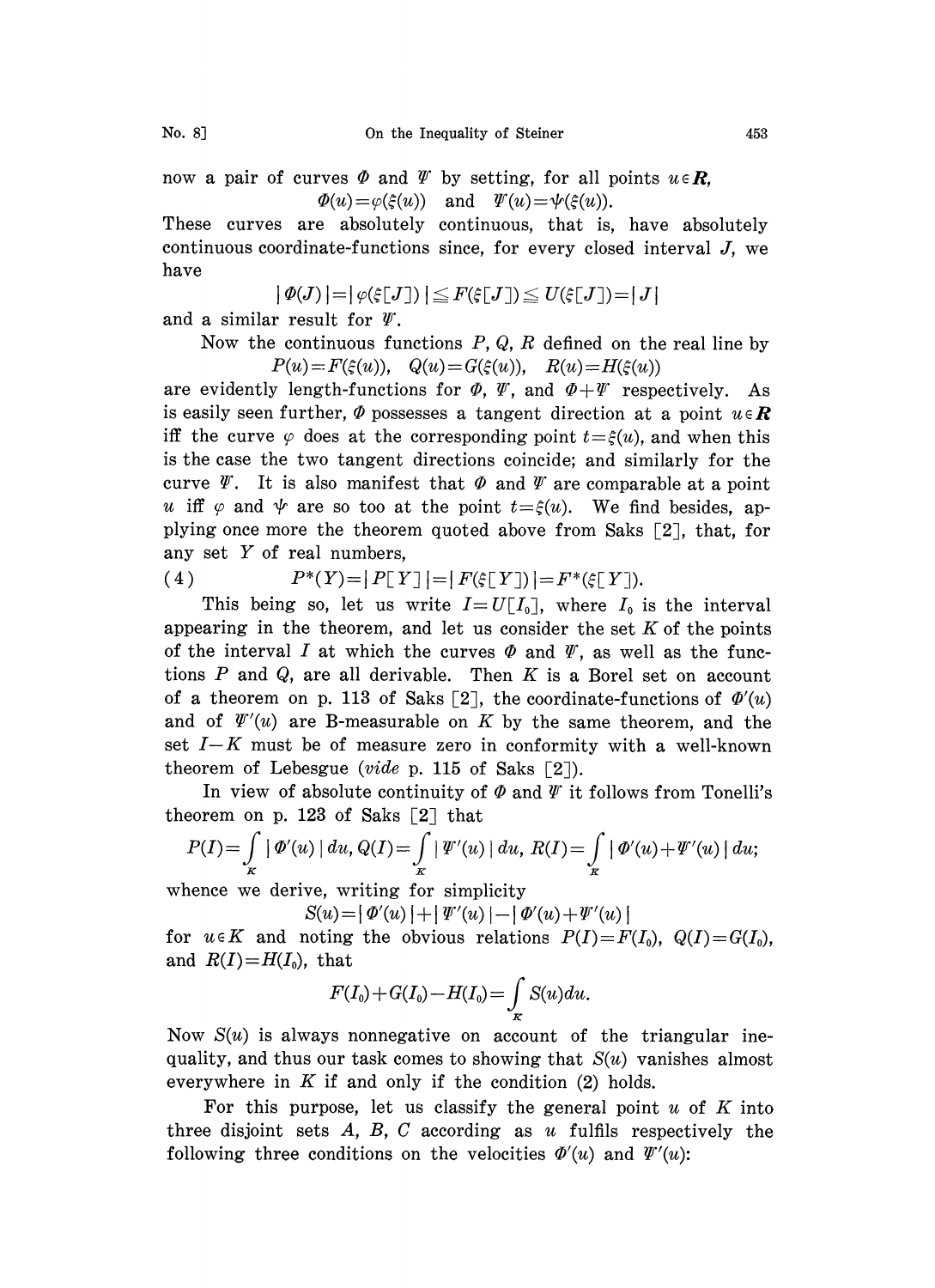454 **K.** ISEKI [Vol. 36,

(a)  $\Phi'(u)=\Psi'(u)=0$ ; (b) either  $\Phi'(u)$  or  $\Psi'(u)$  vanishes, but not both; (c)  $\Phi'(u)\neq 0$  and  $\Psi'(u)\neq 0$ .

These are all Borel sets together with  $K$ , and  $S(u)$  vanishes everywhere in A and B. For brevity, we shall write  $K_0$ ,  $A_0$ ,  $B_0$ ,  $C_0$  for the sets  $\xi[K], \xi[A], \xi[B], \xi[C]$ . Since  $|I-K|=0$ , we then infer from (3) that

$$
(5) \t\t F^*(I_0-K_0)=0.
$$

Now the decomposition theorem of de la Vallée Poussin on p. 127 of Saks [2] gives, for any Borel set  $Y \subset K$ ,

$$
P^*(Y) = \int\limits_{Y} P'(u) \, du.
$$

But Tonelli's theorm (loc. cit.) informs us that  $P'(u) = |\phi'(u)|$  almost everywhere in  $K$ . Consequently we find in virtue of  $(4)$  that, for any Borel set  $Y \subset K$ ,

(6) 
$$
F^*(\xi[Y]) = \int\limits_Y |\varPhi'(u)| du.
$$

Taking account of (a) we readily deduce hereby that

$$
(7) \t\t F^*(A_0)=0.
$$

On the other hand the condition (b) implies that the curves  $\Phi$ and  $\varPsi$  cannot be comparable anywhere in  $B$ , or what amounts to the same thing by what has already been observed, that the set  $B_0$  contains no points of comparability of the curves  $\varphi$  and  $\psi$ . Consequently the set M defined in the theorem is disjoint from  $B_0$ . In view of (5) and (7) it follows now at once that

 $F^*(M) \leq F^*(M-K_0) + F^*(M A_0) + F^*(M B_0) + F^*(M C_0)$  $\begin{aligned} &+F^*(MA_0) +F^*(MB_0) +F^*(MC_0)\ &+F^*(A_0) +F^*(MB_0) +F^*(MC_0)=\ &=M)\ge F^*(MC_0) \ \ \text{we get} \ \ F^*(M)=\ &=M\end{aligned}$ 

 $F^*(I_0 - K_0) + F^*(A_0) + F^*(MB_0) + F^*(MC_0) = F^*(MC_0).$ <br>s with  $F^*(M) \geq F^*(MC_0)$  we get  $F^*(M) = F^*(MC_0),$ <br>rt  $G^*(M) = G^*(MC_0)$  must also be true by symme Combining this with  $F^*(M) \geq F^*(MC_0)$  we get  $F^*(M)=F^*(MC_0)$ , and its counterpart  $G^*(M) = G^*(MC_0)$  must also be true by symmetry. The condition (2) is thus equivalent to

$$
(8) \t\t F^*(MC_0) = G^*(MC_0) = 0;
$$

and so the proof will be complete if we show that (8) is equivalent to  $|N|=0$ , where we denote by N the set of the points u of K at which  $S(u) > 0$ . Thus defined, N lies in C as observed in the above, and is a Borel set since  $S(u)$  is a B-measurable function on K.

For any point u of C the relation  $S(u)=0$  means, in view of the condition (c), that there is a positive real number  $\lambda$  fulfilling  $\Psi'(u)$  $=\lambda \Phi'(u)$ . In other words, a point u of C belongs to the set N when and only when dir  $\Phi'(u) \neq \text{dir } \Psi'(u)$ . On the other hand (c) clearly implies that at all points u of C the curves  $\Phi$  and  $\Psi$  are comparable and have dir  $\Phi'(u)$  and dir  $\Psi'(u)$  for their respective tangent directions. Accordingly the curves  $\varphi$  and  $\psi$  are comparable everywhere in  $C_0$